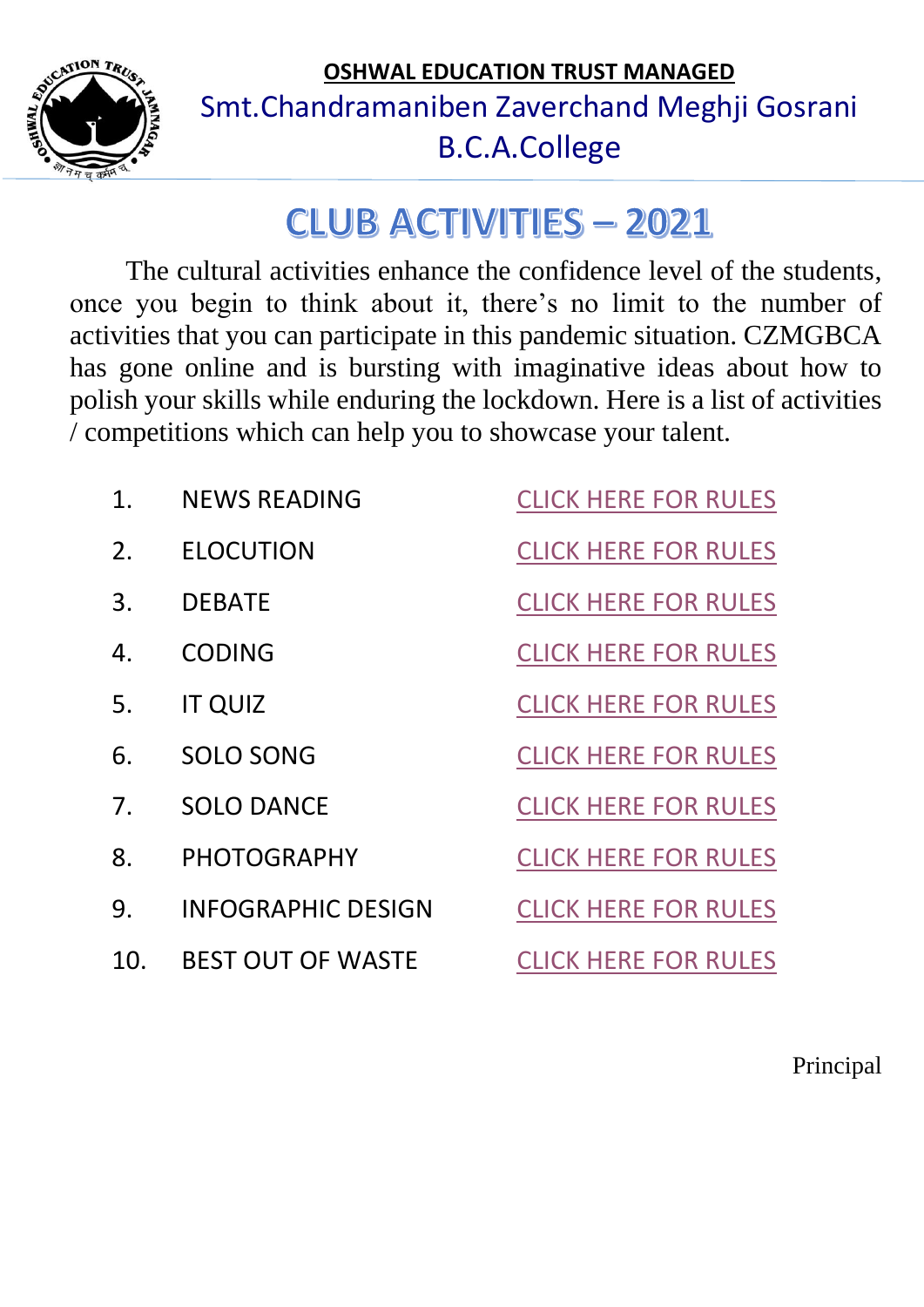

## Smt.Chandramaniben Zaverchand Meghji Gosrani B.C.A.College

#### THE NATURE PHOTOGRAPHY - 2021

### **RULES**

<span id="page-1-0"></span>**Categories** 

The Nature Photography 2021 consists of **three** categories for individual images

C1 Birds

C2 Plants and Trees C3 Humans and Nature

Rules:

1. The contests are open for online submissions only.

2. Submissions will not be accepted once the deadline lapses.

3. Cropping, as long as you keep a high resolution image with at least 3000 pixels on the longest side.

4. Acceptable formats include JPG or PNG.

- 5. No pictures are accepted which are downloaded.
- 6. Photos must be taken within the (date of our event) time period.
- 7. Mail your image to [sdoshi225@gmail.com,](mailto:sdoshi225@gmail.com) Submission Date: 09-Aug-2021.

#### 8. **Files names**

File names must begin with a category number C1, C2, C3 and the title of the photo. File names must not contain any special characters (e.g. "#" or " $\ll$ ") or punctuation (e.g. "!", "?" or ".").

An example of a good file name: C2\_Fox\_and\_young.jpg

9. Maximum 3 Photographs are accepted and no team. (Individual) Go To Top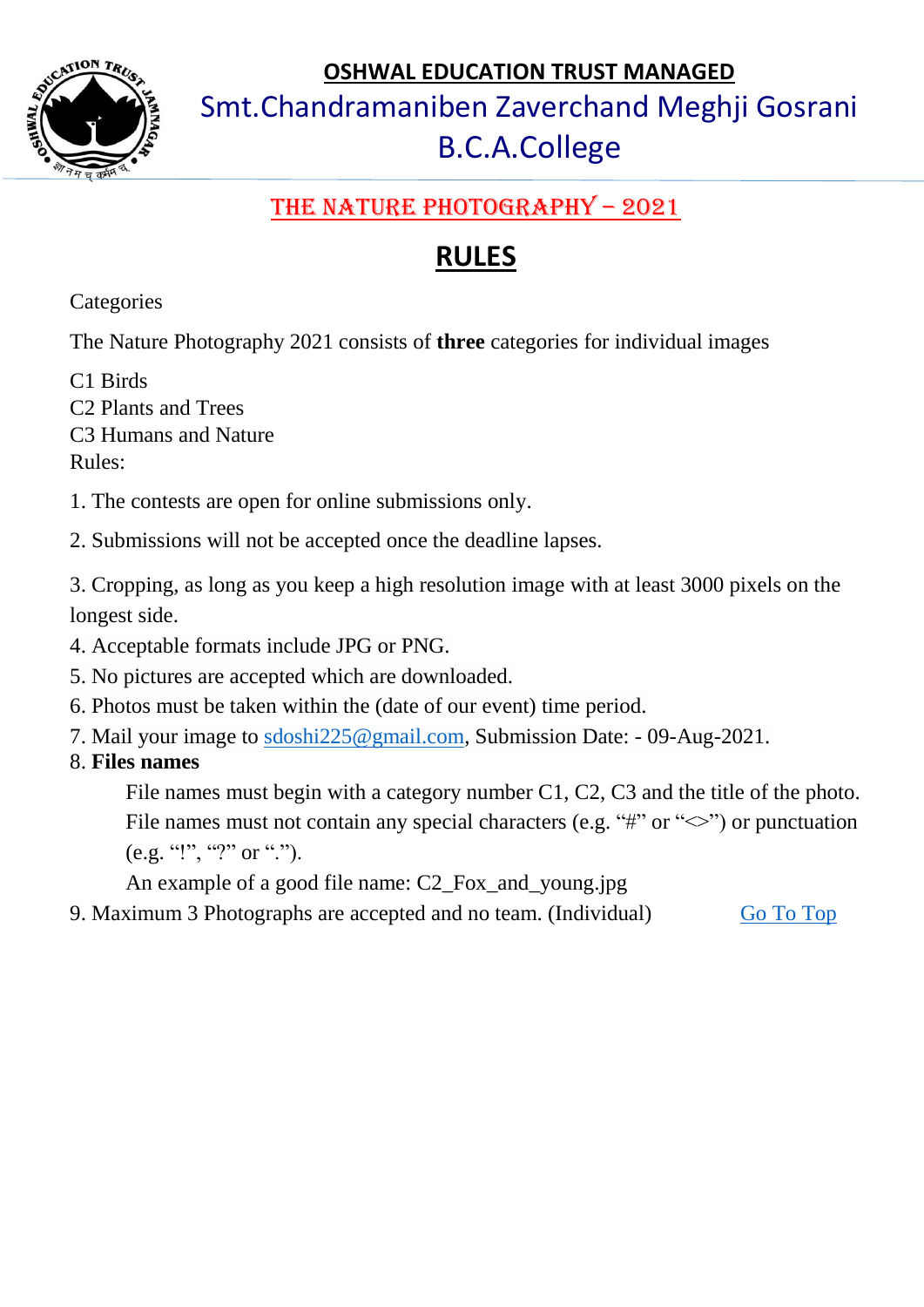

Smt.Chandramaniben Zaverchand Meghji Gosrani

### B.C.A.College

## NEWS READING COMPETITION

#### **RULES**

- <span id="page-2-0"></span>1. If you want to participate, you must fill details along with your video.
- 2. Only one entry per person.
- 3. 10 mint for each students.
- 4. Submission Date: 09-Aug-2021 on given link: <https://forms.gle/h6b7kw8EYtCDRcHv9>
- 5. Points will be assigned as follows:
- 6. Quality of local news and feature content, Enterprise, In-depth/watchdog reporting, Quality of Sports content, Use of Photos/multimedia content,
- 7. Page layout; Headlines; Use of art, graphics, info boxes, effective flags to related online content.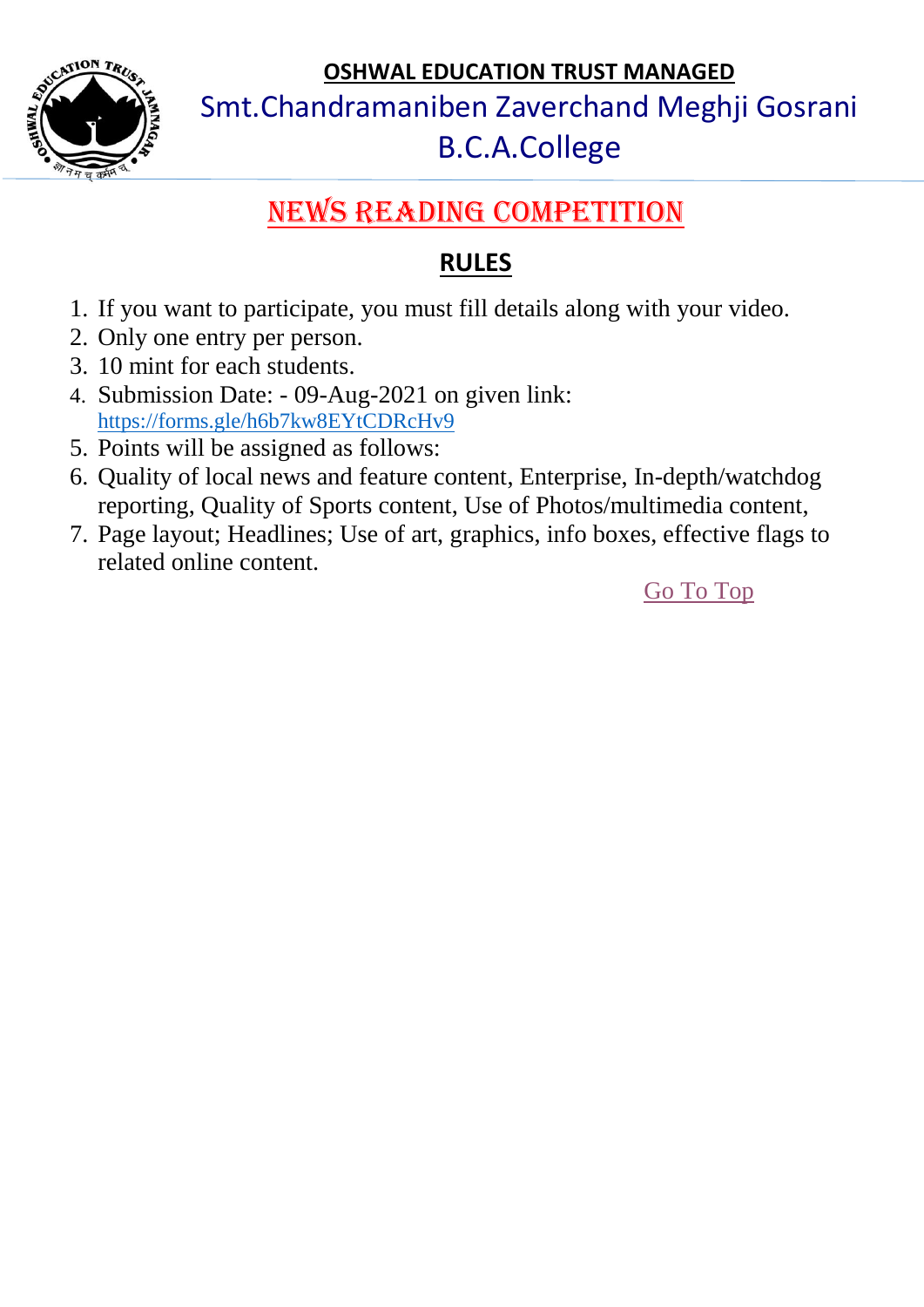

## **OSHWAL EDUCATION TRUST MANAGED** Smt.Chandramaniben Zaverchand Meghji Gosrani B.C.A.College

#### <span id="page-3-0"></span>STEP UP – A SOLO DANCE COMPETITION

CZMG BCA College is going to organize a events for students. We host cultural events with dance show, games, and music for all the family and friends to have a good time, and to rekindle their relationships.

During this Lockdown period of Global Pandemic get ready and equipped with Arts & Cultural Club. Club is going to Present "STEP - UP" Solo dance competition online. Here you can show your dance talent on our platform. There are Two Categories for Solo Dance,



#### Rules:

- 1. Select any one category either contemporary or Indian folk.
- 2. Participation Solo
- 3. Time Limit  $-4$  to 5 Minutes (maximum),
- 4. Submission Date: 09-Aug-2021 on given link: <https://forms.gle/h6b7kw8EYtCDRcHv9>
- 5. Shoot a video at your place and send it to coordinator prior one day of competition. No any kind of sticker, emoji, effects or text will be used in video.
- 6. Competition will be conducted online by faculty in-charge and link will be shared to you.
- 7. Judgment will be based on different aspects of dance like body moves, face expressions, energy level etc.

Coordinator – Asmita Ma'am In-charge – Imran Modi Sir.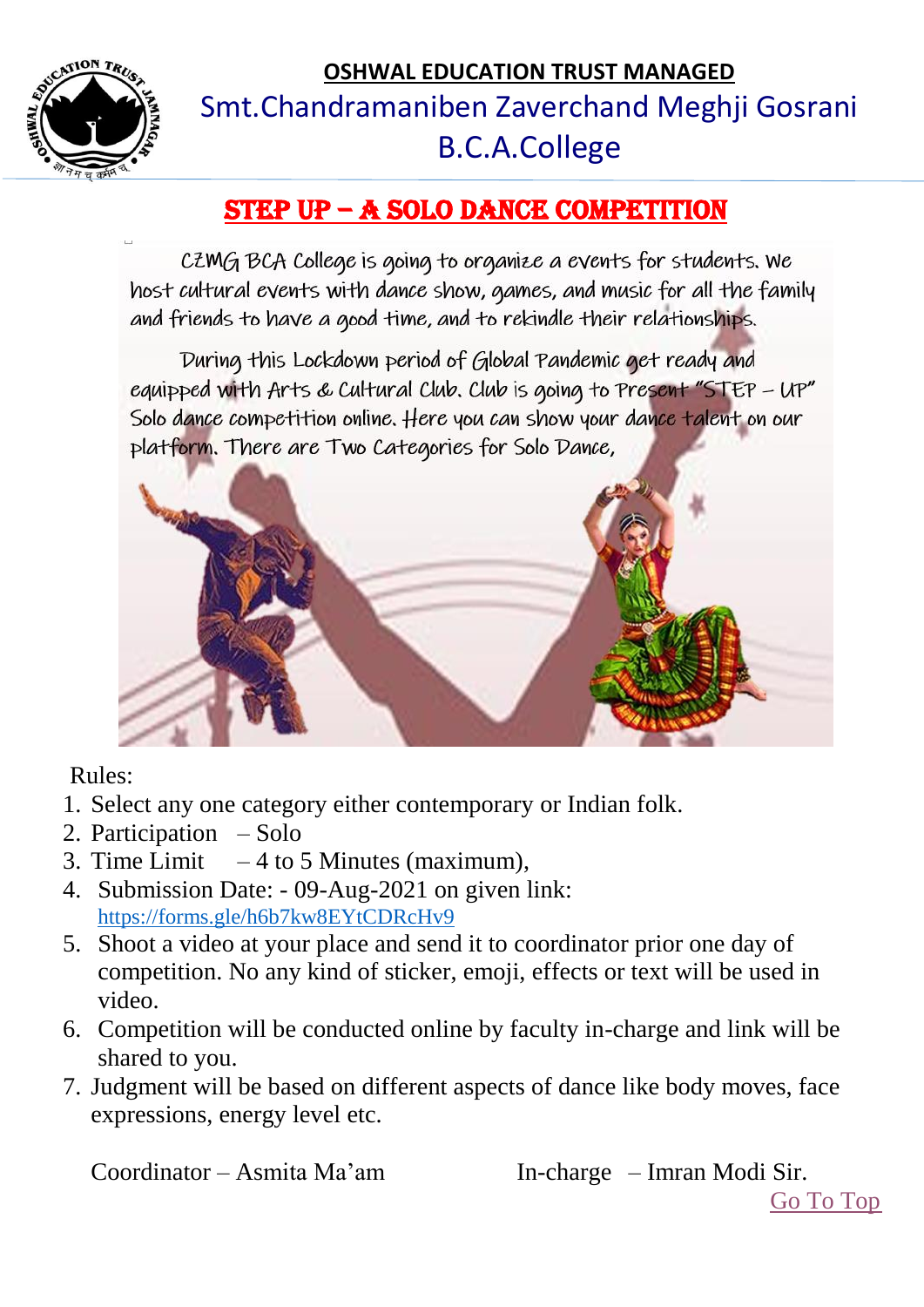

## Smt.Chandramaniben Zaverchand Meghji Gosrani B.C.A.College

#### <span id="page-4-0"></span>Coding Ninja – An Online Coding Competition

It is to inform you all that Computer Club is organizing following two events for all of you. You are required to register for the same by filling up the google form by clicking the given link:<https://forms.gle/cbuae77hUZG6qMas5>

- Event No 1:- Coding Ninja An Online Coding Competition to be conducted on 6-Aug-2021 @11:30 A.M.
- Event No 2:- IT Quiz An Online Quiz Competition to be conducted on 7-Aug-2021 @11:30 A.M.

Venue: College Lab

Note: Those who wish to participate in the event from home, they need to join Teams Meeting @ 11:15

A.M. on both the days and once you join the meeting further instructions will be given to you about the event.

Winners of both the events will be awarded with certificates.

Faculty-In-Charge –Asst. Prof. Savan Sanghvi

Faculty Co-ordinator –Mr. Kishan Rabadiya

Student Co-ordinator –1. Mr. Jigar Maru - +91 81411 55884

- 2. Mr. Vivek Santani +91 74057 03424
- 3. Ms. Rinal Gadhiya
- 4. Ms. Khushboo Changlani

Rules to be followed.

1. Participants should have computer system and internet ready with them.

2. You will be given several programs to complete. Winners will be decided

based on the total numbers of programs he/she has completed.

3. In case of tie, time taken by the participants will be considered to judge the winner.

4. Duration of this competition is 40 Minutes.

- 5. In case of any dispute, decision taken by Faculty-In-Charge will be final.
- 6. Only individual participation is allowed.
- 7. No prior knowledge of any programming language is required.

[GO TO TOP](#page-0-0)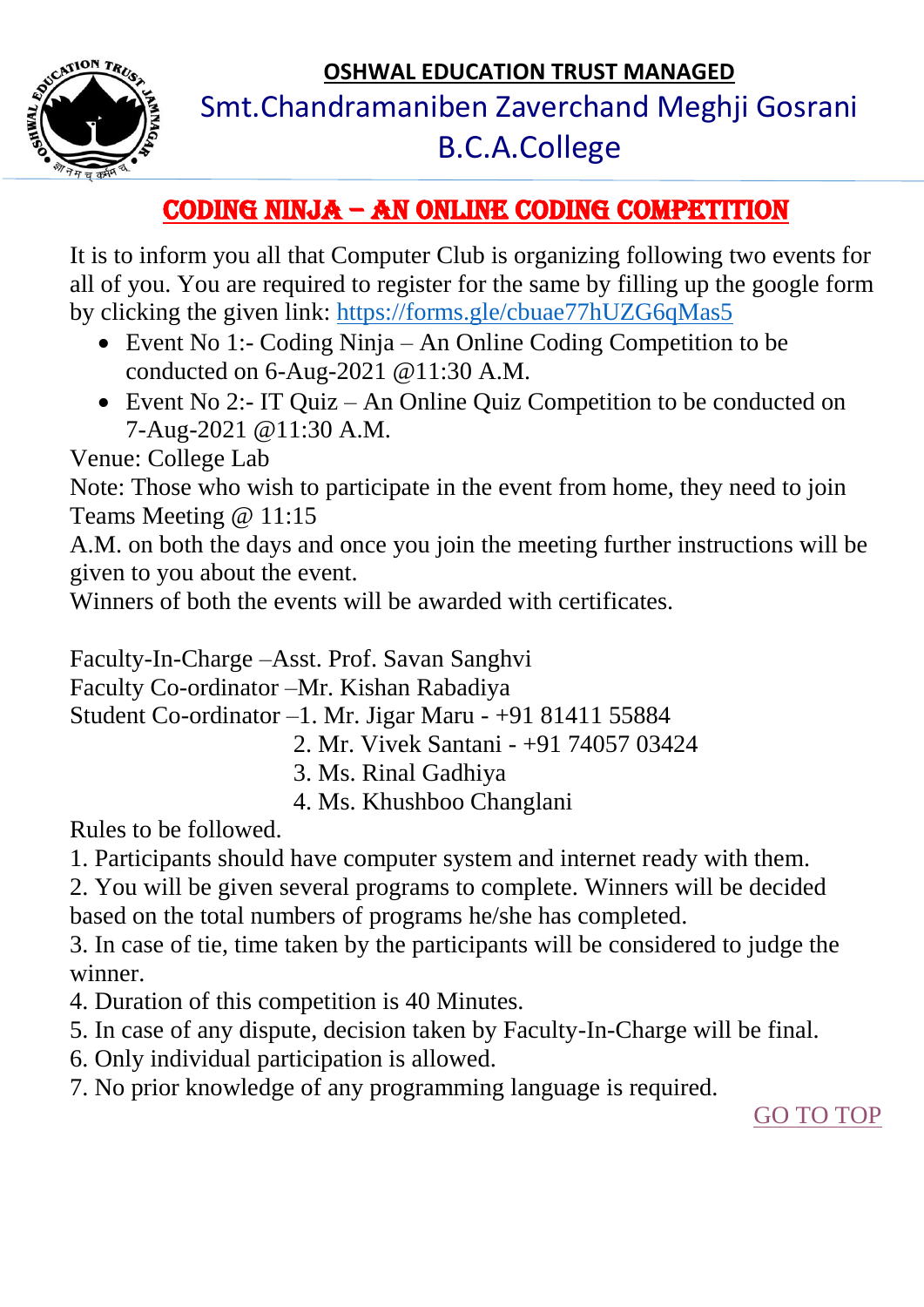

Smt.Chandramaniben Zaverchand Meghji Gosrani

### B.C.A.College

### Computer Club – it quiz

<span id="page-5-0"></span>Rules to be followed.

1. Only individual entries are eligible.

2. The decision of the Faculty-in-Charge will be final and will not be subjected to any change.

3. The questions shall be in the form of multiple choice.

4. Time duration of the competition will be of 40 minutes.

5. Participants are required to guess the output of the given C programs and choose the correct option.

Faculty-In-Charge –Asst. Prof. Savan Sanghvi Faculty Co-ordinator –Mr. Kishan Rabadiya Student Co-ordinator –1. Mr. Jigar Maru - +91 81411 55884 2. Mr. Vivek Santani - +91 74057 03424

- 3. Ms. Rinal Gadhiya
- 4. Ms. Khushboo Changlani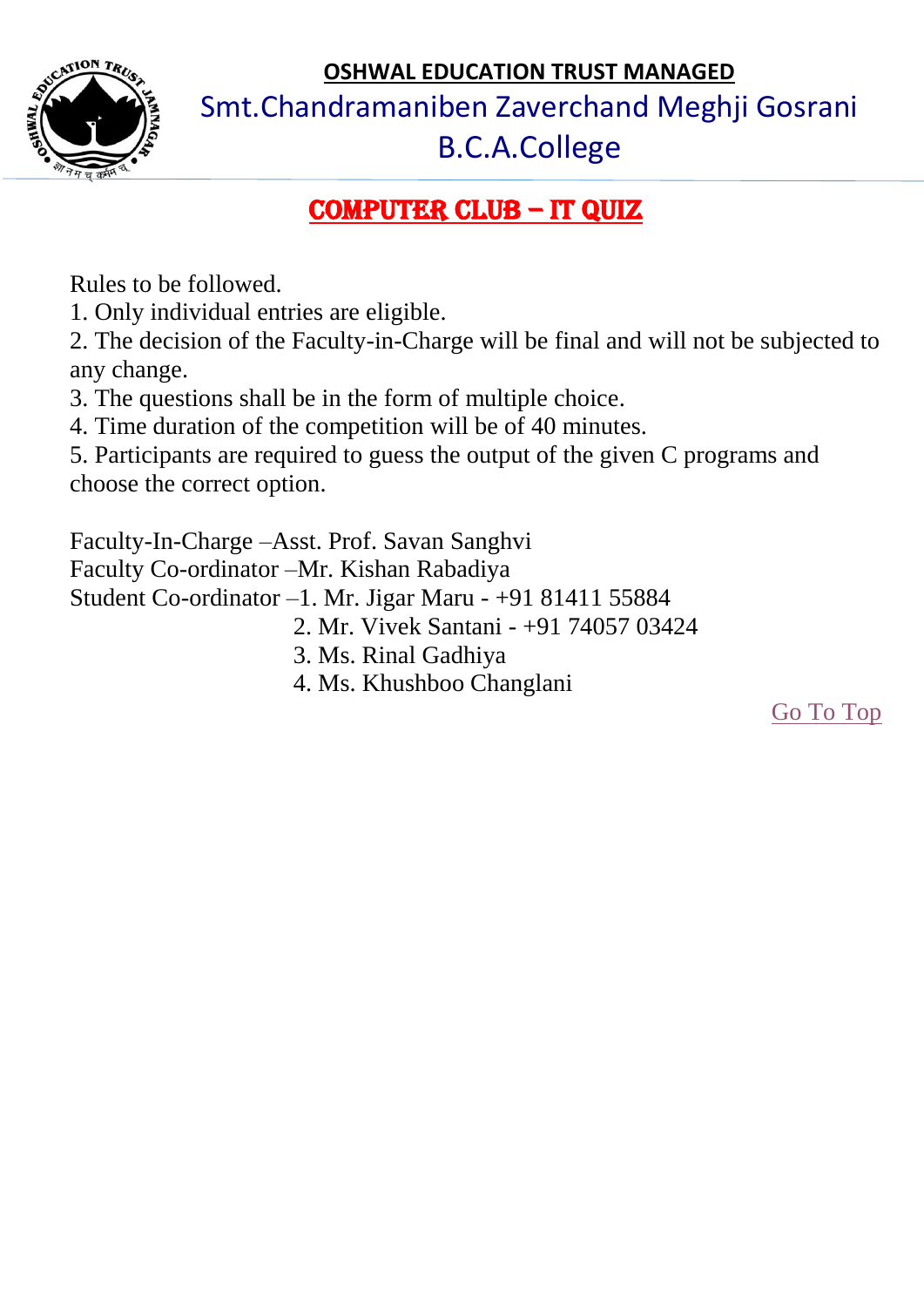

## Smt.Chandramaniben Zaverchand Meghji Gosrani B.C.A.College

### <span id="page-6-0"></span>IT Genius Club – Infographic Designing

#### **What is an Infographic?**

- An infographic is a visual way to display data or information that makes it easy to understand at a glance.
- It can take the form of a chart, diagram, or illustration, and usually involves minimal text.

#### **Competition Rules:**

- Participant must design an infographic based on any topic of their choice.
- The Source File (i.e., PSD or CDR) and an Image File (i.e., JPG or PNG) must be submitted on a link that will be given.
- Infographic must not be copied from the Internet.
- Team participation is not allowed.
- Decision of the Judge(s) will be final.

Submission Date: - 09-Aug-2021 on given link: <https://forms.gle/h6b7kw8EYtCDRcHv9>

• Faculty-In-Charge : Meet Thakar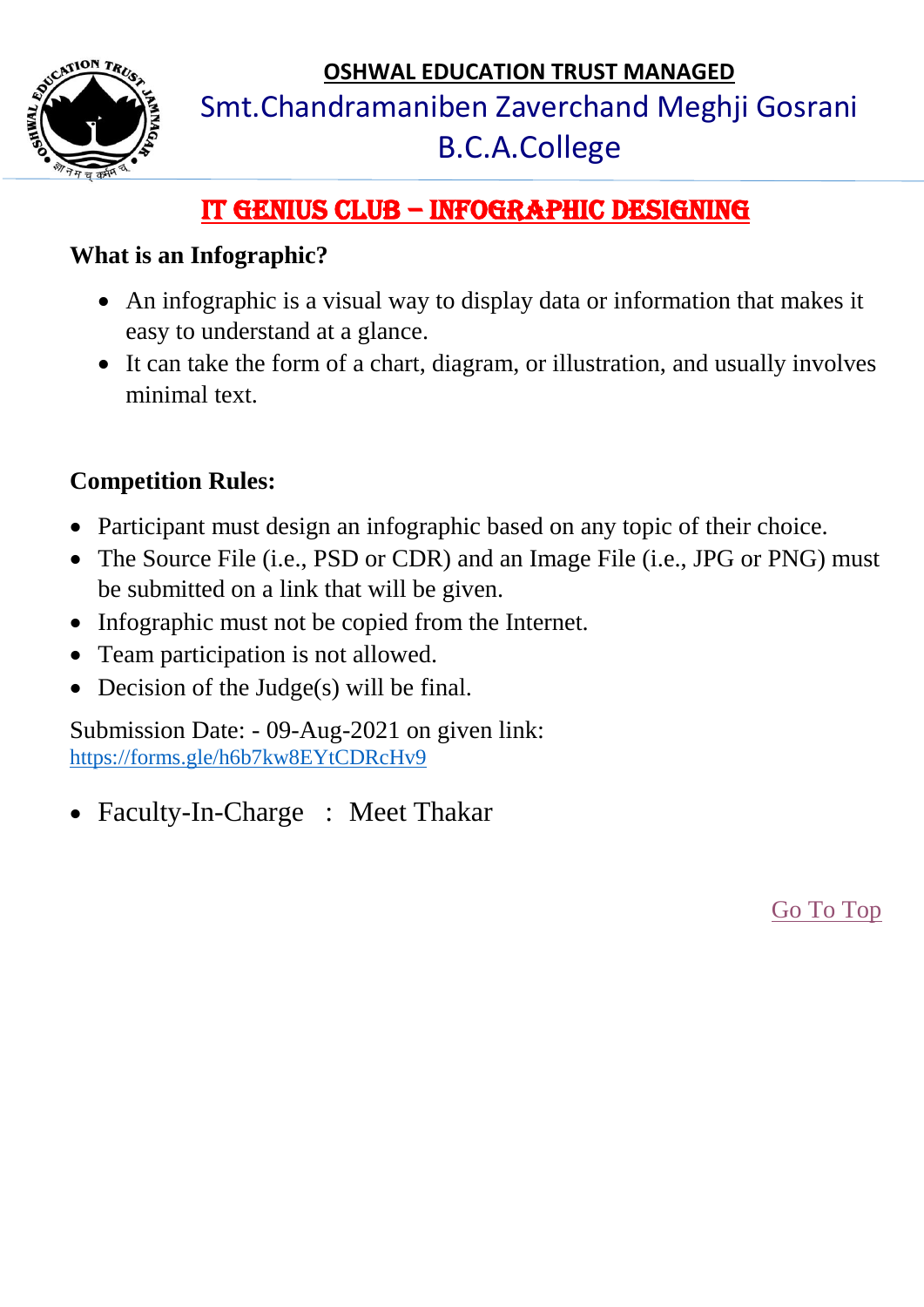

Smt.Chandramaniben Zaverchand Meghji Gosrani B.C.A.College

#### <span id="page-7-0"></span>Rules for ELOCUTION Competition

- Languages allowed are English, Hindi and Gujarati.
- $\triangleright$  Competition will be ONLINE 09-Aug-2021, 9 AM onwards, link will be shared on the same day.
- $\triangleright$  The team size will be 1.
- Each participant will be given 5 minutes for his/her speech and there will be warning after 4 minutes.
- $\triangleright$  Judging will be done on the following criteria:
	- o Content
	- o Gesture
	- o Posture
	- o Communication Skill

| Faculty-In-Charge | Khushal Rajani             |
|-------------------|----------------------------|
| Coordinator       | Darshi Shah, Vivek Santani |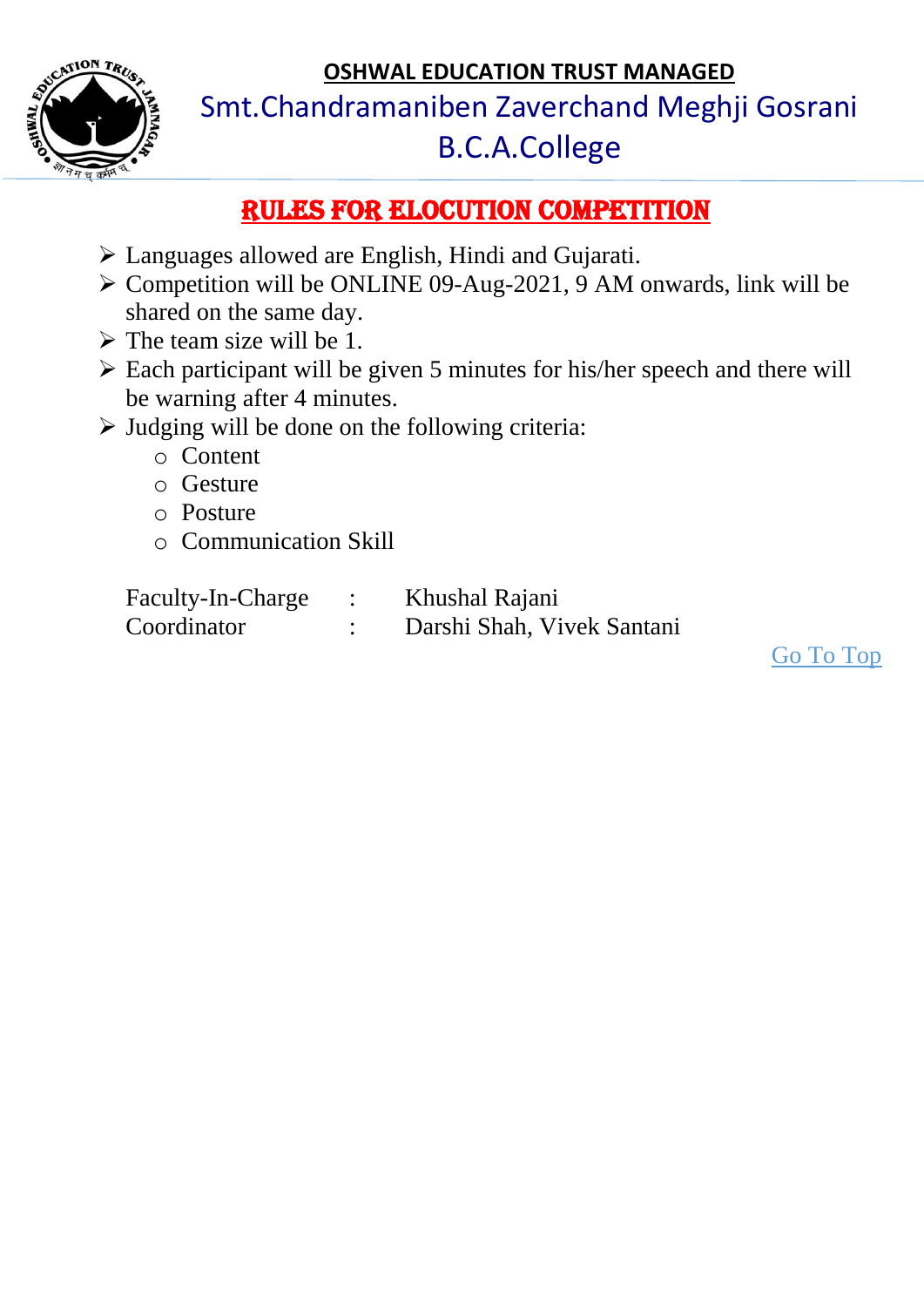

Smt.Chandramaniben Zaverchand Meghji Gosrani

## <span id="page-8-0"></span>B.C.A.College

## Rules for Debate Competition

- Languages allowed are English, Hindi and Gujarati.
- $\triangleright$  Competition will be ONLINE 09-Aug-2021, 10:30 AM onwards, link will be shared on the same day.
- $\triangleright$  The team size will be 2.
- $\geq$  5 minutes will be given for speech and debate.
- $\triangleright$  Judging will be done on the following criteria:
	- o Content
	- o Gesture
	- o Posture
	- o Communication Skill

| Faculty-In-Charge | Khushal Rajani             |
|-------------------|----------------------------|
| Coordinator       | Darshi Shah, Vivek Santani |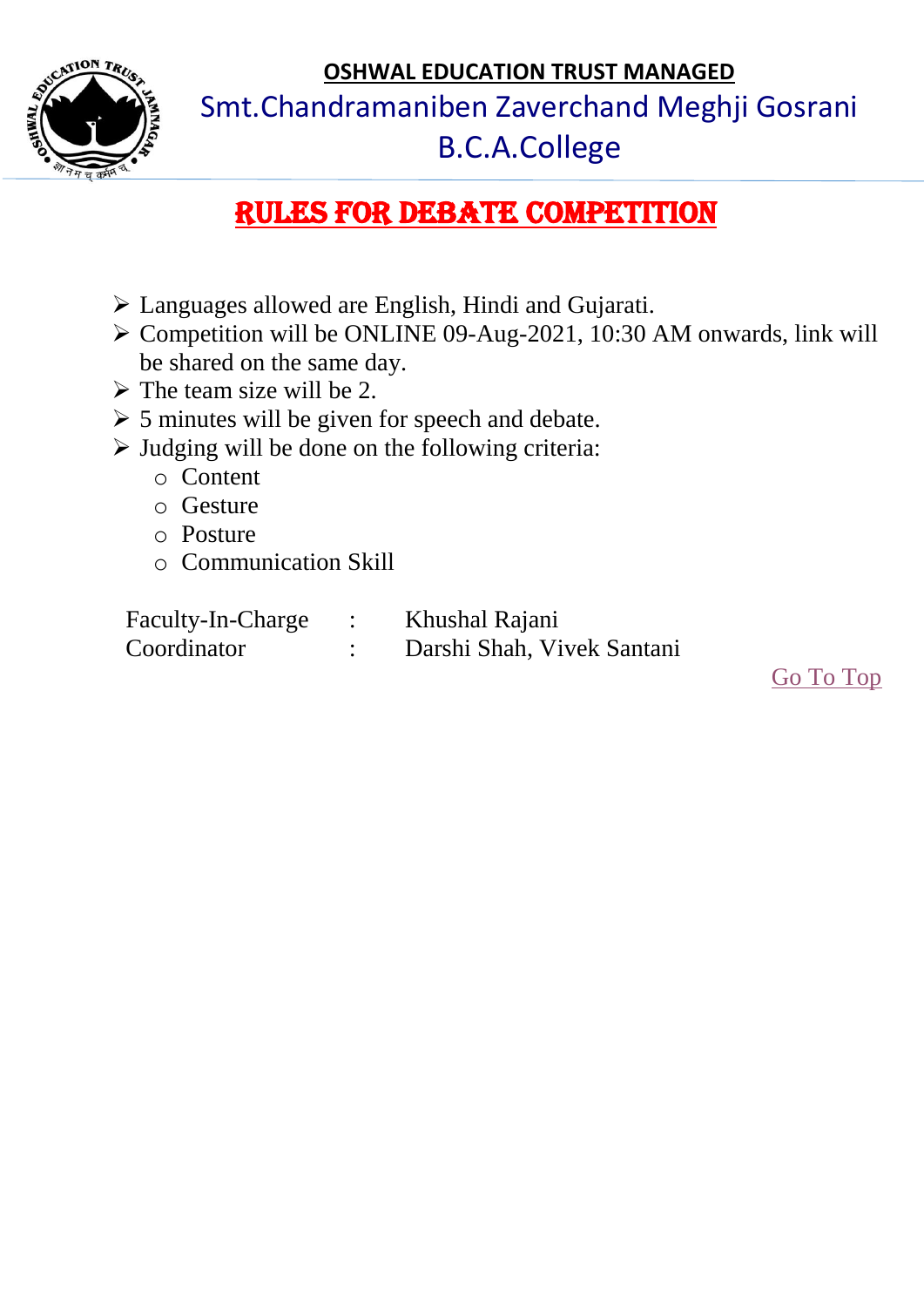

Smt.Chandramaniben Zaverchand Meghji Gosrani

## B.C.A.College

### <span id="page-9-0"></span>Music Club – Solo Singing

#### **Competition Rules:**

- $\triangleright$  Participant must record a video of them singing any Hindi song and submit it on a link that will be given.
- $\triangleright$  The length of the video must not exceed 4 minutes.
- > Karaoke or any other type of background music IS NOT ALLOWED.
- $\triangleright$  Decision of the Judge(s) will be final.

Submission Date: - 09-Aug-2021 on given link: <https://forms.gle/h6b7kw8EYtCDRcHv9>

Faculty-In-Charge : Meet Thakar